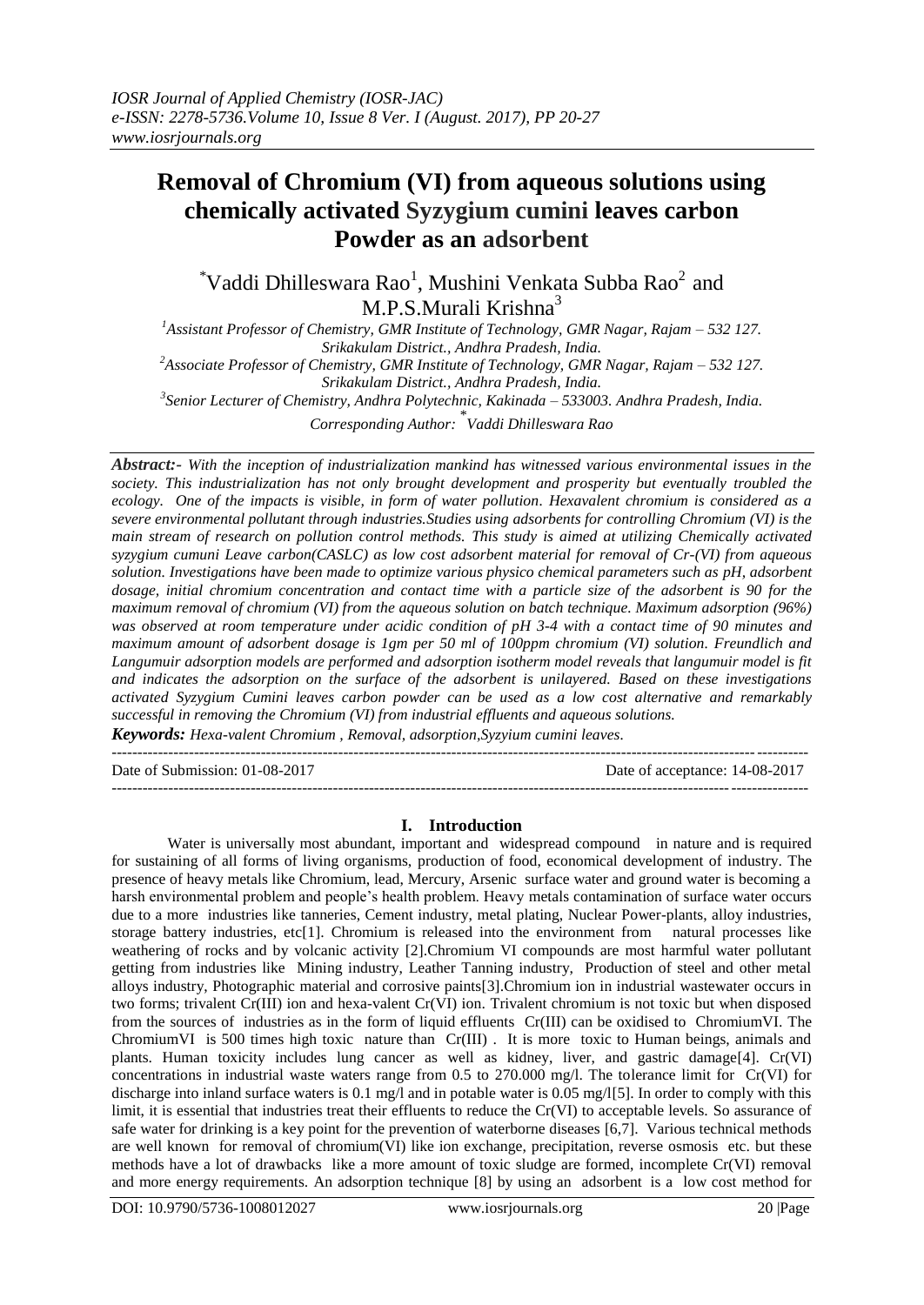removal of Cr(VI) in water [9] .Adsorption using cheaper cost adsorbent materials are highly more effective. Studies have been carried out using different naturally available materials for chromium removal. Low cost adsorbents have been developed using coconut fiber.[10] Hevea brasilinesis saw dust activated carbon [11]. Neem Saw dust[12],Rice husk carbon [13]. Chemically Activated Carbon of Hibiscus rosa-sinensis Flowers[14]. Leaves Powders of Justicia adhatoda, Cissus quadrangularis, Soapnut Acacia[15].

Adsorption using activated carbon is found to be highly effective due to the higher surface area of the carbon which enhances the adsorption capacity [16]. Removal efficiency depends on surface area and will be higher for higher surface area [17]. By using Syzygium cumini seed carbon is most effective material for removal of Cr(VI) from waste water[18]. Literature survey reveals that in most of the peer reviewed journals, the adsorption study of Cr (VI) with Syzygium cumini Leaves powdered carbon as an adsorbent has not been investigated and present work is a brief study of adsorption characteristics of Syzygium cumini Leaves powdered carbon towards Chromium(VI) in developing a simple and versatile procedures for its removal**.**

# **Ii. Materials And Methods**

# *2.1. Objective of the Study*

The main objective of present studies is to investigate the adsorption behaviour of Cr6+ ions on to chemically activated syzygium cumini Leaves carbon powder (CASLC). Main parameters considered are variation of pH, contact time, Initial chromium(VI) ion concentration and adsorbent dose during removal of Cr6+ using natural adsorbent by adsorption technique with Batch mode experiments.

# *2.2. Plant Description*

*Syzygium cumini*, known as jambul, or jamun, is a tropical [tree](https://en.wikipedia.org/wiki/Tree) in the [flowering plant](https://en.wikipedia.org/wiki/Flowering_plant) family [Myrtaceae.](https://en.wikipedia.org/wiki/Myrtaceae) It is native to the [Indian Subcontinent](https://en.wikipedia.org/wiki/Indian_Subcontinent) [19] It is a slow growing species, it can reach heights of up to 30 m and can live more than 100 years. The leaves (Fig.1) which have an aroma similar to turpentine. The leaves are used as food for livestock, as they have good nutritional value.



**Fig.1** Syzgium cumini leaves

## *2.3. Preparation of Chemically activated Syzgium cumini leaves carbon (CASLC)*

Syzgium Cumini leaves were collected from the local area and washed repeatedly with triple distlled water to remove dust and soluble impurities. It was dried in natural sunlight for about two weeks after that the syzgium cumini leaves were grounded in to powder. Then the powder is treated with concentrated sulphuric acid (Sp. gr.1.84) in weight ratio of 1:1.8 ( syzgium cumini leave powder: sulphuricacid). Now the resultant product is heated at  $160 \pm 5$  °C on hot plate for 6 hours and followed by washing with triple distilled water continuously until h free from acid. After that the sample is dried at  $105 \pm 5$  °C. The dried black coloured sample was treated with 10% sodium chloride solution and stirring with magnetic stirrer for 24 hours. Filter the whatmann filter paper and the resultant material was wash seeral times with triple distlled water and dried at  $105 \pm 5$  °C. Finally grind it in to required particle size of 90 µm.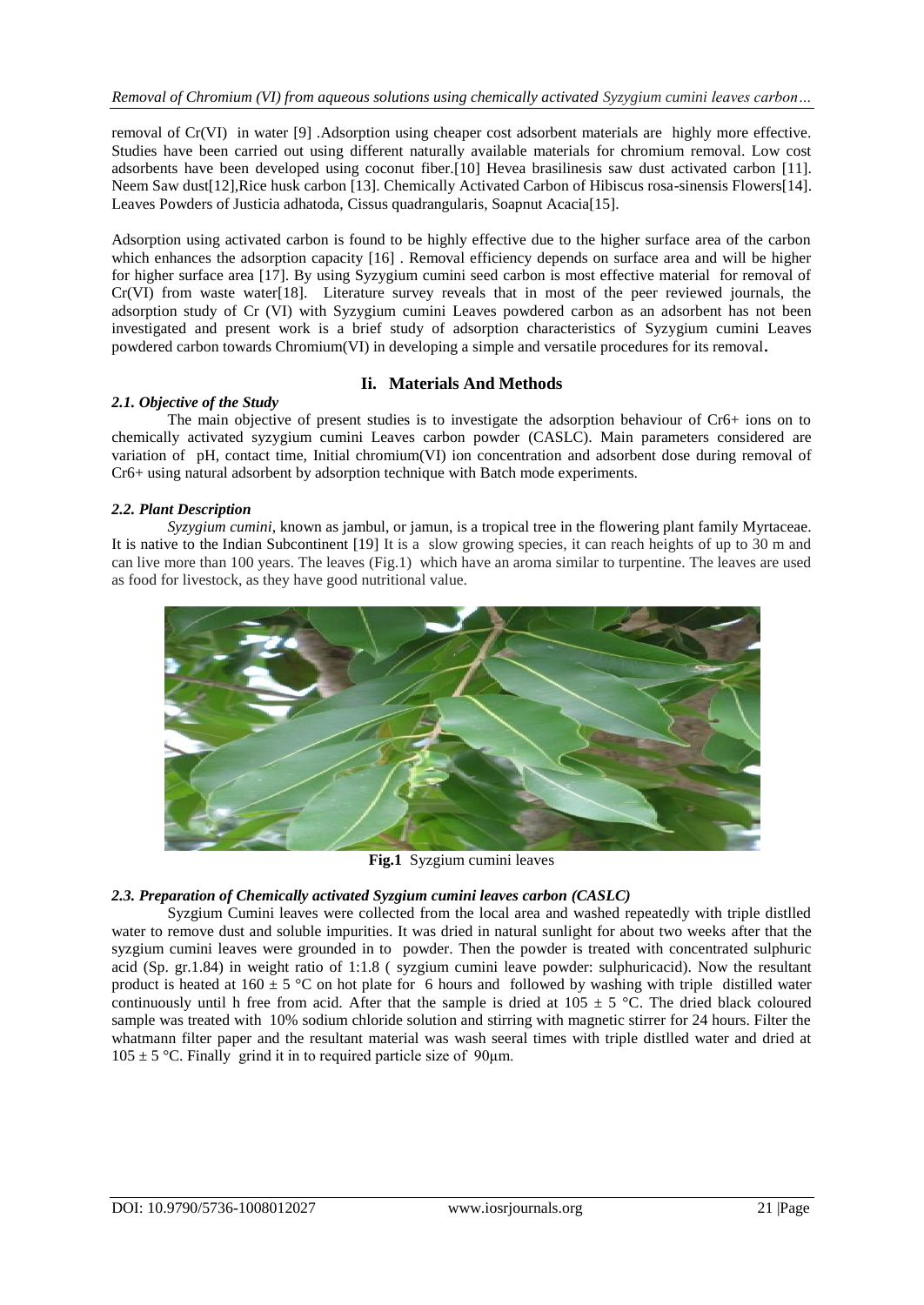

# **Adsorbent Preparation:**

*2.4. Preparation of Cr(VI) Solution*

All the chemicals used were of analytical reagent grade. The standard stock Cr (VI) was prepared by dissolving 2.83 g of K2Cr2O7 in 1000 ml of distilled water. For working solutions it was further diluted to desired concentrations ranging as 20,40,60,80 and 100 mg/L by diluting desired quantity of the above stock solution. The pH was adjusted using Hydro chloric acid and sodium hydroxide.

# *2.5. Batch experiments*

The experiments were carried out in conical flasks by agitating a different weighed amount of Chemically activated powdered adsorbent of Syzygium Cumini leaves carbon(CASLC) with the aqueous chromium (VI) ion solutions for a predetermined period. The CASLC doses were maintained 0.25 to 1.5 gm per 50ml of 100ppm Cr(VI) and all the samples were mechanically agitated at 250 rpm **f**or different experiments carried out under room temperature. The adsorbent was filtered using whatman filter paper ( no 41) and to the filterate the concentration of Cr(VI) ion was measured by UV-Visible double beam spectrophotometer. .The effect of pH, the effect of adsorbent dosage, effect of the time duration were also studied in the same manner. The removal percentage (R %) of chromium was measured:

 $R$  (%) = [(Ci – Ce)/ Ci] x 100

Where Ci- initial concentration of chromium(VI) ion in the solution. Ce- final concentration of chromium(VI) ion in the solution

The amount of Cr(VI) metal ions adsorbed per unit mass of the adsorbent was evaluated by using the following equation

 $(Qe) = \frac{Qe^2 - E}{m} XV$ ,  $C_0$  and  $C_e$  are initial and remaining concentration of Cr(VI) ion solution (mg /L), m (g) is the dry weight of absorbent and V is the volume of Chromium(VI) ion solution(L).

# **3.1)Effect of Adsorbent Dose:**

## **Iii. Results And Discussion**

The experiments carried out with 50 mL of 100 mg/L Cr(VI) solutions for predetermined time period of 90 minutes and pH of 3.5 were taken and experiments were carried out at different dosages from 0.25gm to 1.5 gm .All the samples were mechanically agitated at 250 rpm under room temperature. The adsorbents of each sample was filtered using whatman filter paper ( no 41) and to the filterate the concentration of Cr(VI) ion was measured by UV-Visible double beam spectrophotometer at 540 nm wavelength . The optimum removal of Cr(VI) ions was at 1gm that can shown in the Fig.2. and amount of Cr(VI) ion uptake as shown in Fig.3.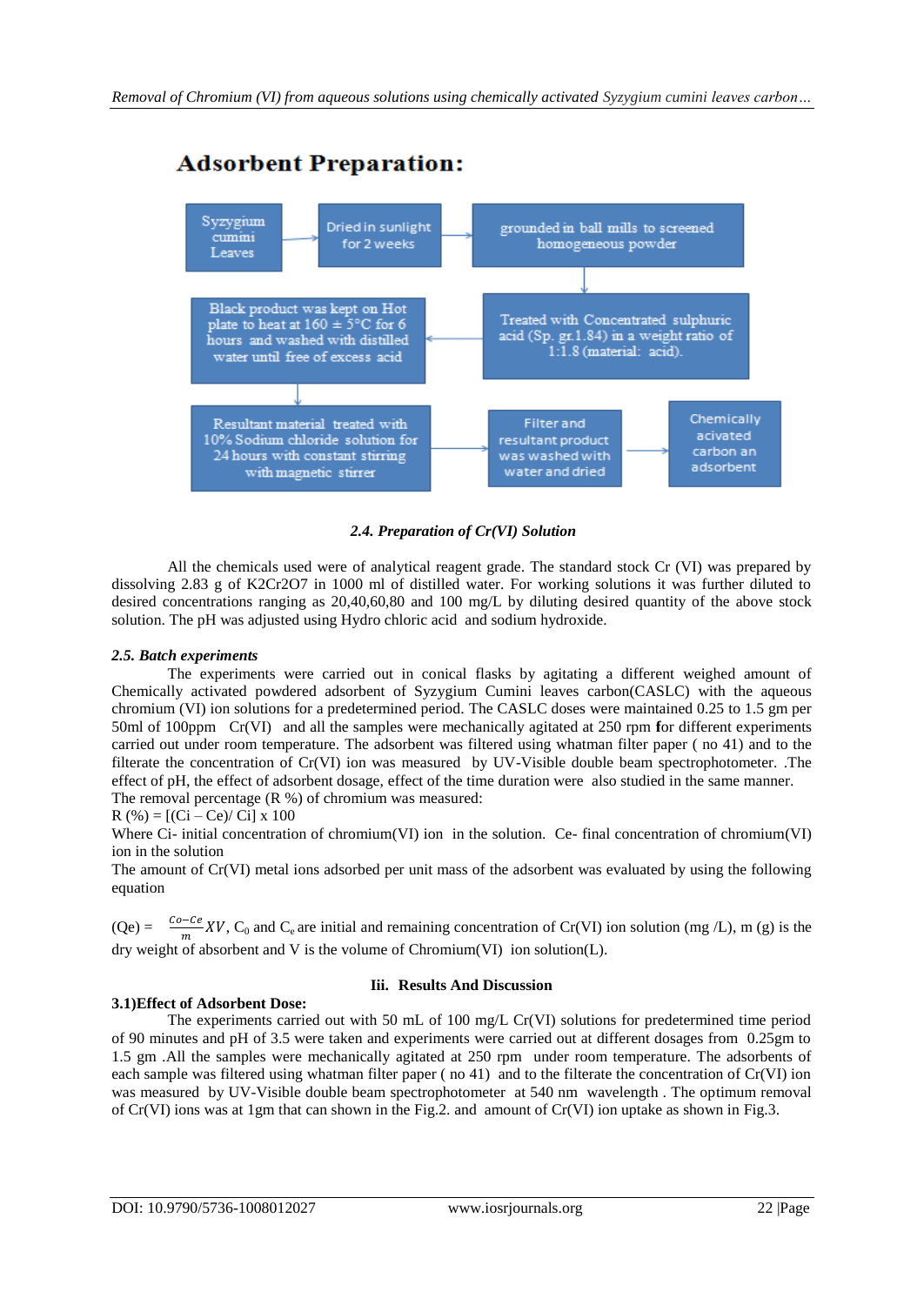

**Fig.3.** The effect of the adsorbent dosage Vs Cr(VI) ion Uptake on the surface of the adsorbent

## *3.2) Effect of Contact Time:*

The experiments carried out with 50 mL of 100 mg/L Cr(VI) solutions for predetermined adsorbent dose of 1.0 g and pH of 3.5 were taken and experiments were carried out at different time intervals from 30 minutes to 120 minutes. All the samples were mechanically agitated at 250 rpm under room temperature. The adsorbents of each sample was filtered using whatman filter paper ( no 41) and to the filterate the concentration of Cr(VI) ion was measured by UV-Visible double beam spectrophotometer at 540 nm wavelength . The optimum removal was at time period of 90 minutes that can show in the Fig.4. and amount of Cr(VI) ion uptake as shown in Fig.5.

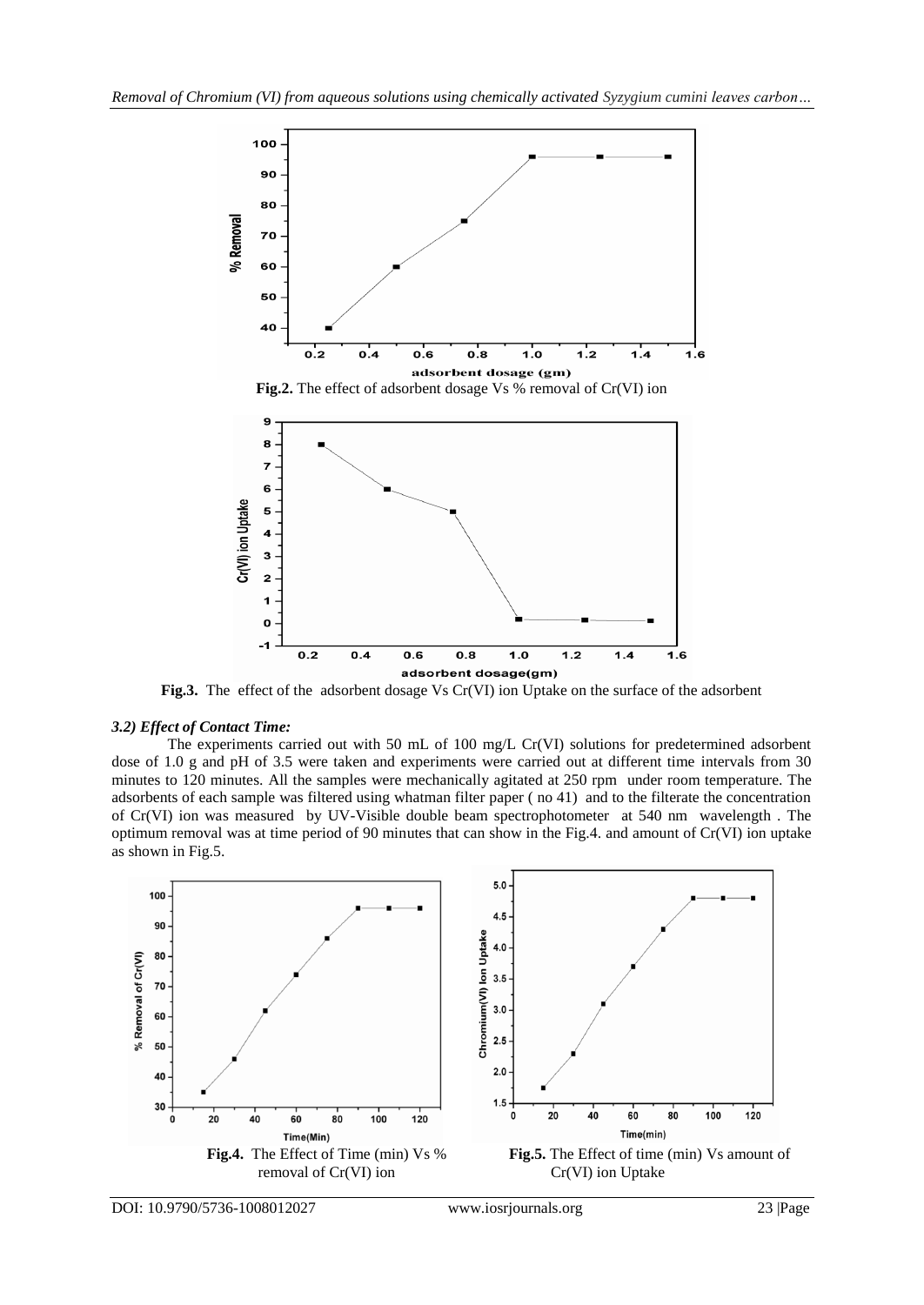# **3.3)** *Effect of pH:*

The pH is the most important factors that influence the removal of Metal ions[20] like Cr(VI) ions from aqueous solutions by the adsorption process.The experiments carried out with 50 mL of 100 mg/L Cr(VI) solutions for predetermined time of 90 minutes and adsorbent dose of 1.0 g were taken and experiments were carried out at pH 3 to 7 and all the samples were mechanically agitated at 250 rpm under room temperature. The adsorbents of each sample was filtered using whatman filter paper ( no 41) and to the filterate the concentration of Cr(VI) ion was measured by UV-Visible double beam spectrophotometer at 540 nm wavelength .The optimum pH for the maximum removal of Cr(VI) ion was at 3.5. The influence of pH on the adsorption capacity for the Cr(VI)ions is shown in Fig.6 and amount of Cr(VI) ion uptake as shown in Fig.7. It clearly shows that the prepared CASLC material was active enough in the acidic range, i.e., pH 3.5. There is a slight decreament in the adsorption capacity when pH is raises from 3.5 to 9.0 . Similar adsorption studies were reported earlier by several workers [21]. The decrease in the adsorption of Cr(VI) ions with increase of pH was due to the decrease in the electrostatic force of attraction between the adsorbent and the Cr(VI) ions. In lower pH ranges, due to the high electrostatic force of attraction, the percentage of Cr(VI) removal is higher. A decrease in adsorption above pH 3.5 may be due to occupation of the adsorption sites by anionic species like  $HCrO<sub>4</sub>$ ,  $CrO<sub>4</sub><sup>2</sup>$  etc., which retards the approach of such ions further toward the sorbent surface. Some amount of the Cr(VI) removal was also may due to ion exchange process, since the carbon material was treated with 10% Sodium chloride and hence there are some sodium ion which can entrapped on the adsorbent which can exchange the Cr(VI) ion in the solution.



#### **3.4) Effect of Initial Chromium(VI) ion concentration:**

By maintaining the optimum pH(3.50) , time period of 90 minutes and adsorbent dosage (1gm), the adsorption capability of CASLC were investigated with varying of Cr(VI) ion concentration from 80 mg/L to 200 mg/L and all the samples were mechanically agitated at 250 rpm under room temperature. The adsorbents of each sample was filtered using whatman filter paper ( no 41) and to the filtrate the concentration of Cr(VI) ion was measured by UV-Visible double beam spectrophotometer at 540 nm wavelength . The experimental results (% removal of Cr(VI) ion Fig.8 and amount of Cr(VI) ion uptake as shown in Fig.9) clearly indicates that at 100mg/L Cr(VI) ion concentration, the maximum removal(96%) of Cr(VI) was observed. The removal of Cr(VI) ion was dependent on the initial concentration of Cr(VI) ions in solution. At lower concentrations, the Cr(VI) ions in the solution would interact with the binding sites and thus facilitated high adsorption, while with increasing Cr(VI) ion concentrations the specific sites are saturated and the exchange sites are filled[22]. This indicates that less sites are present to involved with increasing Cr(VI) ion concentrations in the aqueous solution.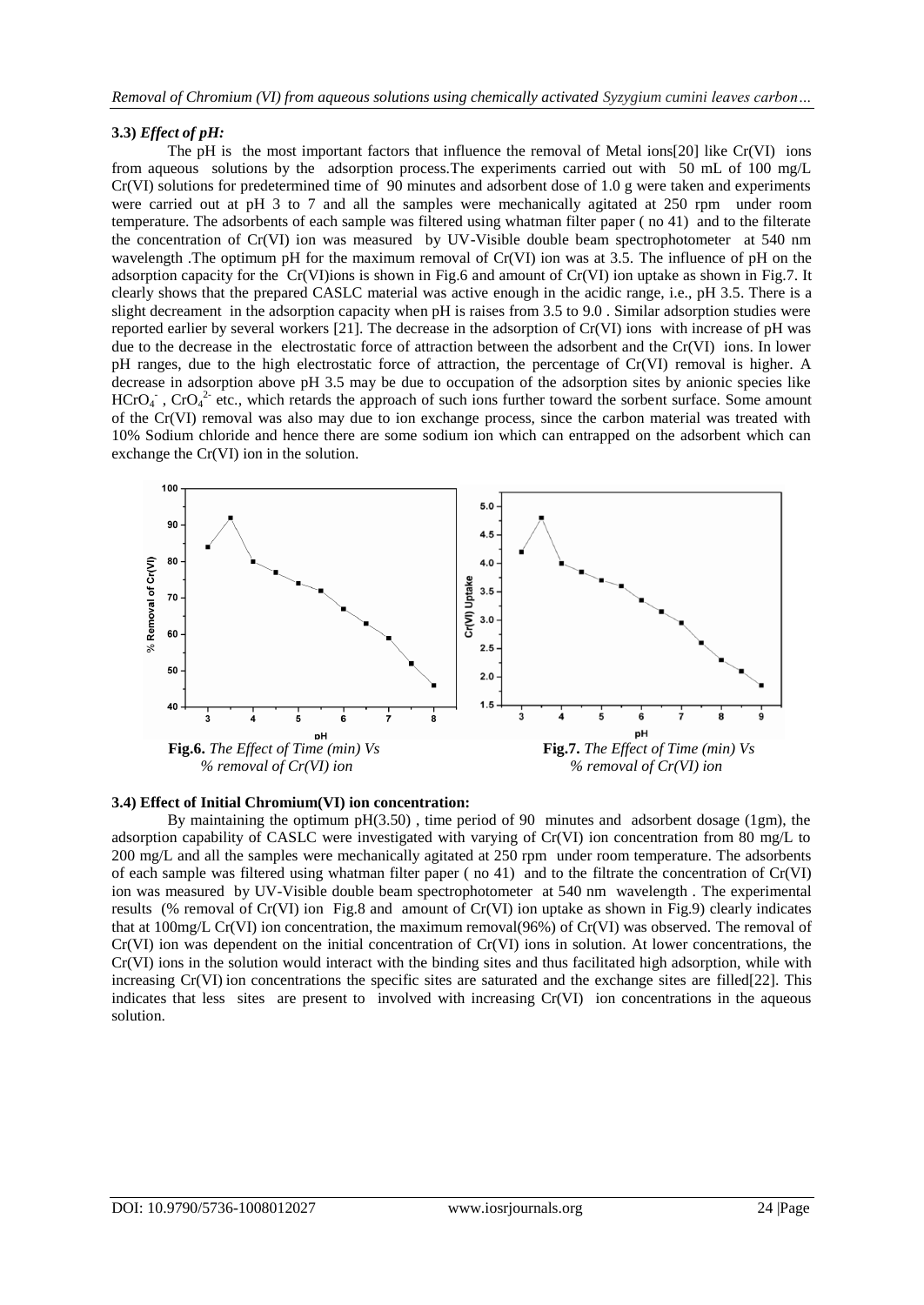

#### **3.5 Adsorption isotherms:**

The adsorption isotherms gives the relation between the equilibrium amount of solute material on the applied adsorbent material and plays a vital role for predicting the adsorption capacity of the adsorbent[23]. The adsorption mechanism of Cr(VI) ions on the adsorbent was studied using Freundlich[24] and Langumier[25]. The Linear form of Freundlich isotherm rpesented as  $\log q_{eq} = \log K_f + 1/n_f \log C_{eq}$ , where  $Q_e$  is the amount of Cr(VI) ion adsorbed per unit weight of the adsorbent(mg/g),  $C_{eq}$  is the equilibrium concentration of adsorbate ( mg/L) and  $K_f$ ,  $1/n_f$  were the Freundlich constants .In the present study, plots of  $\log q_{eq}$  vs  $\log C_{eq}$  at different Cr(VI) ion concentration are found to be linear as shown in Fig.10 and obtained values of  $K_f$  and  $1/n_f$  are presented in Table.1 and its confirm the acceptance of freundlich isotherm model for the removal of Cr(VI) ion by the CASLC as an adsorbent.

The linear form of Langmuir equation is represented as

$$
\frac{1}{q_{eq}} = \frac{1}{q_{max}K_L C_{eq}} + \frac{1}{q_{max}}
$$

where  $Q_e$  is the amount of Cr(VI) ion adsorbed per unit weight of the adsorbent material(mg/g),  $C_{eq}$  is the equilibrium concentration of adsorbate ( $mg/L$ ) and the Langmuir isotherm constants are  $q_{max}$  and  $K_L$ respectively. In the present work, graphs of  $1/q_{eq}$  vs  $1/C_{eq}$  at different Cr(VI) ion concentration are found to be linear as shown in Fig.11 and Langmuir constants  $(q_{max}$  and  $K_L$ ) were determined from the slope and intercept of the linear plot of *1/qeq* vs 1/C*eq*. and was presented in Table.1 The essentially and more important feature of

Langmuir isotherm form was defined by a separation factor R<sub>L</sub> which was represented as  $R_L = \frac{1}{1 + K_L Ci}$ *R L*  $L - \frac{L}{1+}$  $=$ 1  $\frac{1}{\sqrt{1-\frac{1}{n}}}$ 

where  $C_i$  is the initial Cr(VI) ion concentration(mg/L) and  $K_L$  is the Langmuir constant. The adsorption is unfavorable if  $R_L > 1$ , linear if  $R_L = 1$ , and favorable if  $R_L = 0 < R_L < 1$  or irreversible if  $R_L = 0$ . [26]. In the present work, the R<sub>L</sub> value is 0.0078 which is less than unity represents the favorability of adsorption for removal of Cr(VI) ion. Moreover,  $R^2$  value of Langmuir model is 0.9717 which is greater than freundlich model  $R<sup>2</sup>$  Value is 0.8677 and hence adsorption is well defined and fitted by Langmuir isotherm model. In summary the adsorption process is unilayered [27].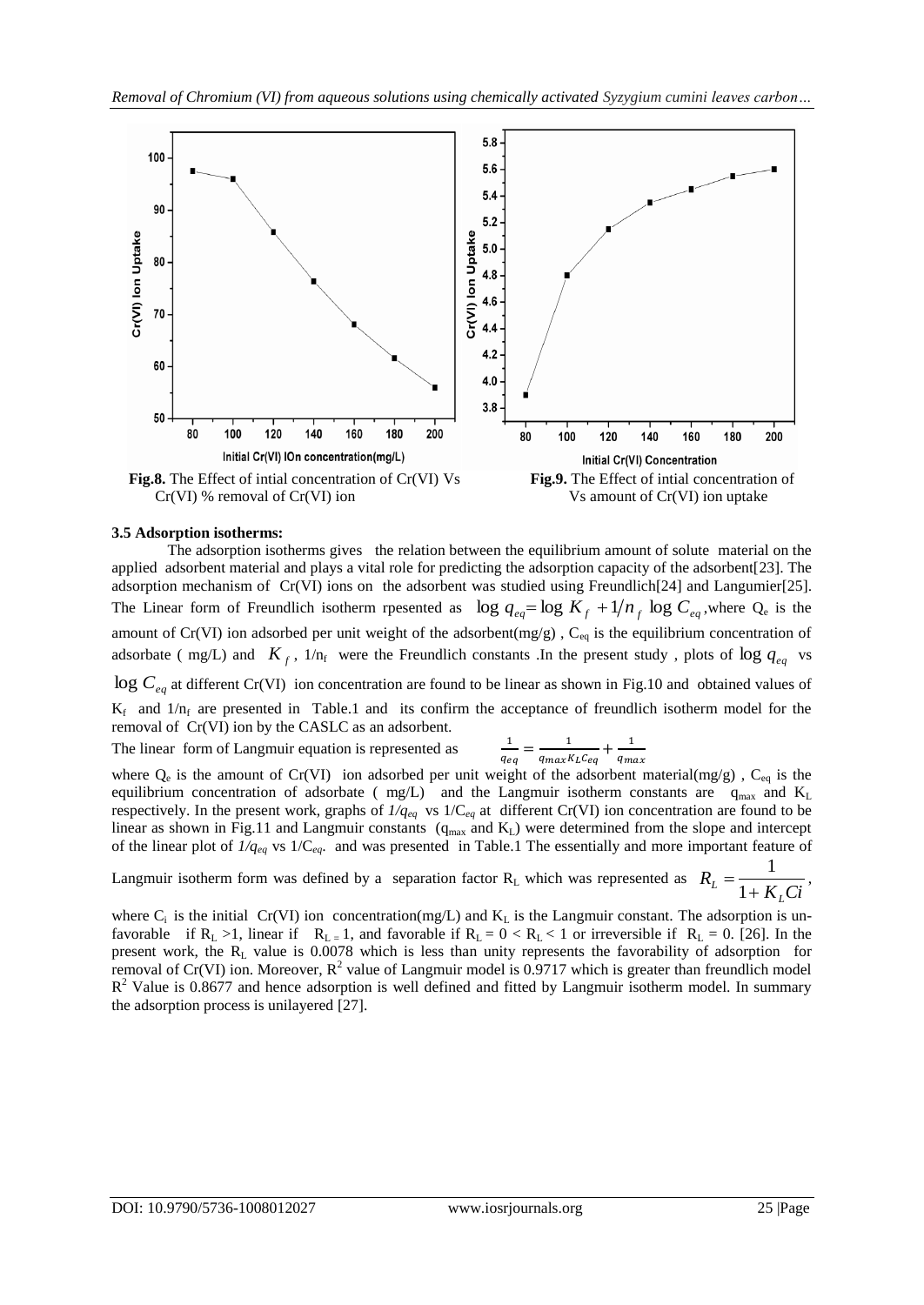

**Fig.11** *Langumuir curve( 1/Ce Vs 1/Qe)*

**Table.1 Freundlich and Langumuir Data**

| Table.I Freundheil and Languinun Data |                     |                 |        |
|---------------------------------------|---------------------|-----------------|--------|
| S.No                                  | Adsorption Isotherm | Components      | Value  |
|                                       |                     | $\rm K_{\rm f}$ | 3.9737 |
|                                       | Freundlich          | R               | 0.8677 |
|                                       |                     | $1/n_f$         | 0.0817 |
|                                       |                     | $\rm K_L$       | 1.2256 |
| 2                                     | Langmuir            |                 |        |
|                                       |                     | $\rm R_I$       | 0.0078 |
|                                       |                     | R               | 0.9717 |

# **IV. Conclusions**

This study clearly indicated the advantage and applicability of CASLC as an adsorbent for the removal of Cr (VI) ion from aqueous solution. CASLC is to be the most effective material, for which the removal efficiency reached to 96% of Cr(VI) ion at room temperature and an adsorbent dose of 1gm/50ml of the Cr(VI) ion solution. The optimum value pH for the removal was found to be at 3.5. The optimum adsorbent dosage was found to be 1gm and optimum contact time was found to be 90 minutes for the 96 % removal of Cr(VI) ion.